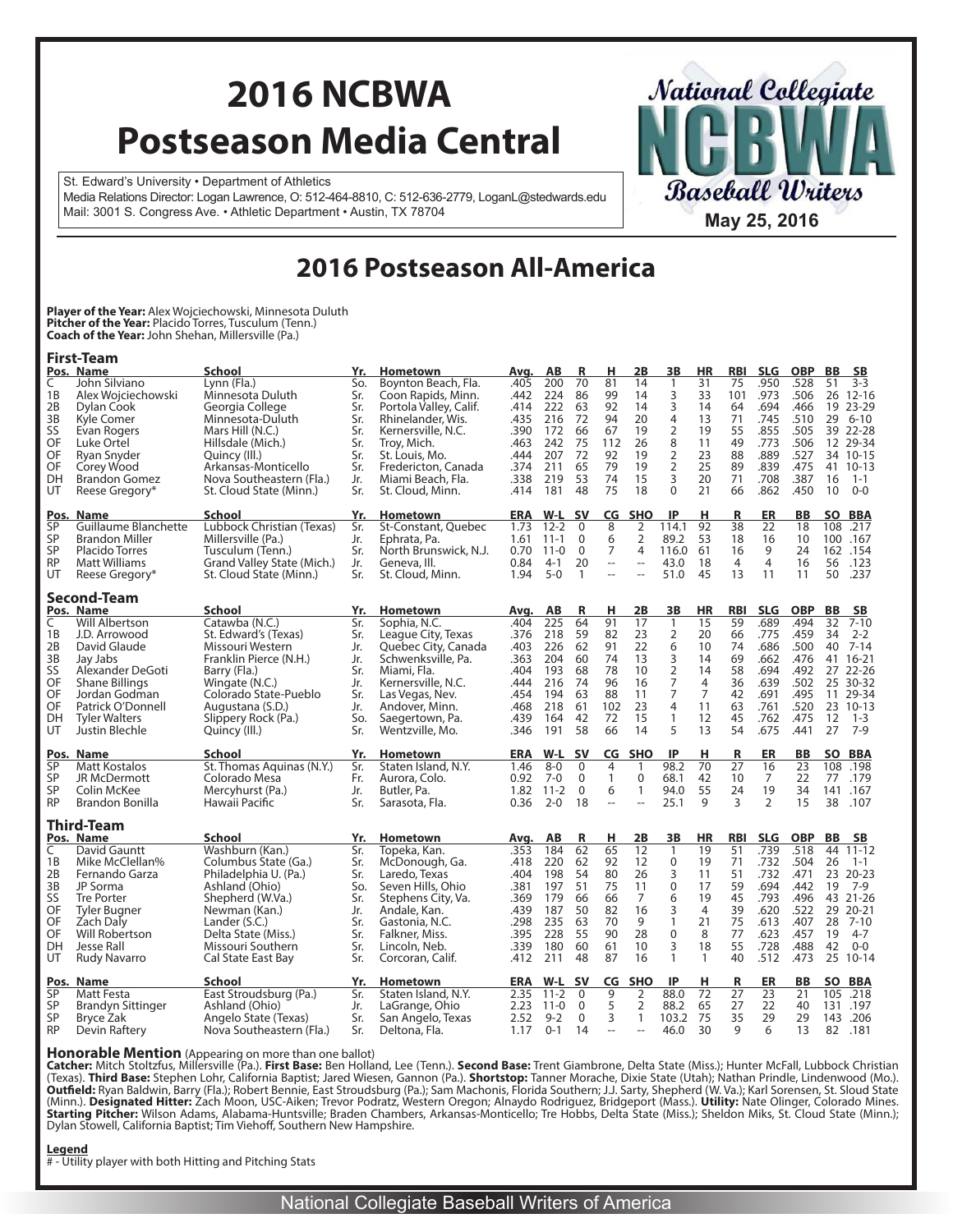## **2016 Postseason All-Region Teams**

#### **ATLANTIC REGION**

**Co-Player of the Year:** Robert Bennie, Jr., East Stroudsburg (Pa.) **Co-Player of the Year:** Tre Porter, Sr., Shepherd (Pa.) **Co-Pitcher of the Year:** Colin McKee, Jr., Mercyhurst (Pa.) **Co-Pitcher of the Year:** Brandon Miller, Jr., Millersville (Pa.) **Coach of the Year:** Jon Shehan, Millersville (Pa.)

#### **First-Team**

Starting Pitcher: Matt Festa, Sr., East Stroudsburg (Pa.) Starting Pitcher: Colin McKee, Jr., Mercyhurst (Pa.) Starting Pitcher: Brandon Miller, Jr., Millersville (Pa.) Relief Pitcher: Curtis Johnson, Sr., West Virginia State Catcher: Mitch Stoltzfus, Jr., Millersville (Pa.) First Base: Zac Heide, Sr., Seton Hill (Pa.) Second Base: Jay Young, Jr., East Stroudsburg (Pa.) Third Base: Jared Wiesen, Sr., Gannon (Pa.) Shortstop: Tre Porter, Sr., Shepherd (Pa.) Outfield: Robert Bennie, Jr., East Stroudsburg (Pa.) Outfield: Mick Fennell, Sr., California (Pa.) Outfield: J.J. Sarty, So., Shepherd (W. Va.) Designated Hitter: Tyler Walters, So., Slippery Rock (Pa.) Utility: Zach Cooper, Jr., Chowan (N.C.)

#### **Second-Team**

Starting Pitcher: Sam Crater, Sr., Shepherd (W. Va.) Starting Pitcher: Perry DellaValle, So., Seton Hill (Pa.) Starting Pitcher: Jim McDade, Sr., Millersville (Pa.) Starting Pitcher: Cody Smith, So., Chowan (N.C.) Relief Pitcher: Jordan Cummings, Sr., Winston-Salem (N.C.) Relief Pitcher: Mike O'Neill, Sr., West Chester (Pa.) Catcher: Nate Cardy, Fr., Gannon (Pa.) First Base: Dan Stoltzfus, Sr., Millersville (Pa.) Second Base: Jake Stern, Sr., Pittsburgh-Johnstown (Pa.) Third Base: Austin Alonge, Sr., Mercyhurst (Pa.) Shortstop: Conner Crookham, Jr., East Stroudsburg (Pa.) Outfield: Austin Edgette, So., Bloomsburg (Pa.) Outfield: Matt Malacane, Sr., Seton Hill (Pa.) Outfield: Chas McCormick, Jr., Millersville (Pa.) Outfield: Jeremy Musser, Jr., Millersville (Pa.) Designated Hitter: Chris Miller, Sr., Seton Hill (Pa.) Utility: Ian Allen, Jr., East Stroudsburg (Pa.) Utility: Ty Lighton, Sr., Virginia-Wise

#### **CENTRAL REGION**

**Player of the Year:** Alex Wojciechowski, Sr., Minnesota Duluth **Pitcher of the Year:** Sheldon Miks, So., St. Cloud State (Minn.) **Coach of the Year:** Pat Dolan, St. Cloud State (Minn.)

#### **First-Team**

Starting Pitcher: Branden Chambers, So., Arkansas-Monticello Starting Pitcher: Sheldon Miks, So., St. Cloud State (Minn.) Starting Pitcher: Nick Silva, Jr., Washburn (Kan.) Relief Pitcher: Grant Gavin, Jr., Central Missouri Catcher: David Gauntt, Sr., Washburn (Kan.) First Base: Alex Wojciechowski, Sr., Minnesota Duluth Second Base: David Glaude, Jr., Missouri Western Third Base: Kyle Comer, Sr., Minnesota Duluth Shortstop: Nathan Prindle, Sr., Lindenwood (Mo.) Outfield: Patrick O'Donnell, Jr., Augustana (S.D.) Outfield: Karl Sorensen, Sr., St. Cloud State (Minn.) Outfield: Corey Wood, Sr., Arkansas-Monticello Designated Hitter: Jesse Rall, Sr., Missouri Southern Utility: Reese Gregory, Sr., St. Cloud State (Minn.)

#### **Second-Team**

Starting Pitcher: Jon Chidester, Sr., Southwest Oklahoma State Starting Pitcher: Jinny Parra, Jr., Oklahoma Baptist Starting Pitcher: Ethan Westphal, Jr., Central Missouri Relief Pitcher: Logan Spitzack, Sr., St. Cloud State (Minn.) Catcher: Eric Kirkpatrick, Sr., Northeastern State (Okla.)

First Base: Evan Koehler, Sr., Emporia State (Kan.) Second Base: Jimmy Heck, Sr., Minnesota Duluth Third Base: Kyle Carnahan, Sr., Washburn (Kan.) Shortstop: Landon Mason, Jr., Missouri Western Outfield: Grant Farley, Jr., Minnesota Duluth Outfield: Jack Schmidt, So., Northern State (S.D.) Outfield: Dalton Wheat, Sr., Emporia State (Kan.) Designated Hitter: Kenny Perez, Sr., Minnesota Crookston Utility Player: Jon Kamies, Jr., Central Oklahoma

### **Honorable Mention**

Starting Pitcher: Connor Eller, Sr., Ouachita Baptist (Ark.); Tyler Stubble field, Jr., Emporia State (Kan.); Payton Walker, Sr., Missouri Southern. Relief Pitcher: Dawson Moser, So., Arkansas-Monticello. Catcher: Connor Olson, So., Concordia-St. Paul (Minn.). First Base: Alex Fink, Sr., Augustana (S.D.). Second Base: Judd Davis, Fr., St. Cloud State (Minn.). Third Base: Caleb Sneed, So., Southwest Baptist (Mo.). Shortstop: Justin Warne, Sr., Augustana (S.D.). Outfield: Brandon Arnold, Sr., St. Cloud State (Minn.); Landon Eason, Jr., Central Oklahoma; Tyler Nelson, Sr., Bemidji State (Minn.); Korbin Polston, Sr., Southwest Oklahoma State. Designated Hitter: Issac Hellbusch, Sr., Central Oklahoma. Utility: Billy Germaine, Sr., Southern Arkansas; Zac Stewart, Sr., Harding (Ark.).

#### **EAST REGION**

**Player of the Year:** Jay Jabs, Jr., Franklin Pierce (N.H.) **Pitcher of the Year:** Tim Viehoff, Sr. Southern New Hampshire **Coach of the Year:** Scott Loiseau, Southern New Hampshire

#### **First-Team**

Starting Pitcher: Matt Blandino, Jr., Felician (N.J.) Starting Pitcher: Matt Kostalos, Sr., St. Thomas Aquinas (N.Y.) Starting Pitcher: Tim Viehoff, Sr., Southern New Hampshire Relief Pitcher: Tanner Bird, Sr., Franklin Pierce (N.H.) Catcher: Matt Kleinstein, Jr., Felician (N.J.) First Base: Angelo Navetta, So., Molloy (N.Y.) Second Base: Fernando Garza, Sr., Philadelphia (Pa.) Third Base: Jay Jabs, Jr., Franklin Pierce (N.H.) Shortstop: Christian Adorno, Jr., Wilmington (Del.) Outfield: Carson Helms, Jr., Southern New Hampshire Outfield: Andrew LaMura, Jr., Felician (N.J.) Outfield: John Kukura, Jr., Pace (N.Y.) Designated Hitter: Alnaydo Rodriguez, Sr., Bridgeport (Conn.) Utility: Mike Gulino, So., Pace (N.Y.)

#### **Second-Team**

Starting Pitcher: Ronald Bauer, Jr., Molloy (N.Y.) Starting Pitcher: Anthony Matarazzo, So., Franklin Pierce (N.Y.) Starting Pitcher: Dylan Mouzakes, Sr., Pace (N.Y.) Relief Pitcher: George Navadel, Jr., St. Thomas Aquinas (N.Y.) Catcher: Michael Rizzitello, Sr., Dowling (N.Y.) First Base: Steven Wells, Jr., Philadelphia (Pa.) Second Base: Mike Mastroberti, Gr., Southern New Hampshire Third Base: Casey McCone, Jr., Bridgeport (Conn.) Shortstop: Tyler Ungerland, Jr., St. Rose (N.Y.) Outfield: Matt Diesel, So., Felician (N.J.) Outfield: John Kennedy, Sr., Nyack College (N.Y.) Outfield: Bobby Losanno, Sr., Merrimack (Mass.) Designated Hitter: Chris LaVorgna, Jr., Franklin Pierce (N.H.) Utility: Brian Bilello, Sr., Concordia (N.Y.)

#### **Honorable Mention**

Starting Pitcher: Rob Anderson, Sr., Bridgeport (Conn.); Cody McPartland, Jr., Dowling (N.Y.). Relief Pitcher: Danny Naif, So., Felician (N.J.). First Base: Derek Bauer, Jr., Southern New Hampshire; David Groenevald, Sr., LIU Post (N.Y.). Second Base: Brandon Fischer, Sr., St. Thomas Aquinas (N.Y.). Shortstop: Manny Cruz, Jr., Southern New Hampshire. Outfield: Rob Andreoli, So., LIU Post (N.Y.); RJ Going, Sr., Dowling (N.Y.). Designated Hitter: Brennan Price, Jr., Felician (N.J.). Utility: Greg Dawber, Jr., St. Thomas Aquinas (N.Y.).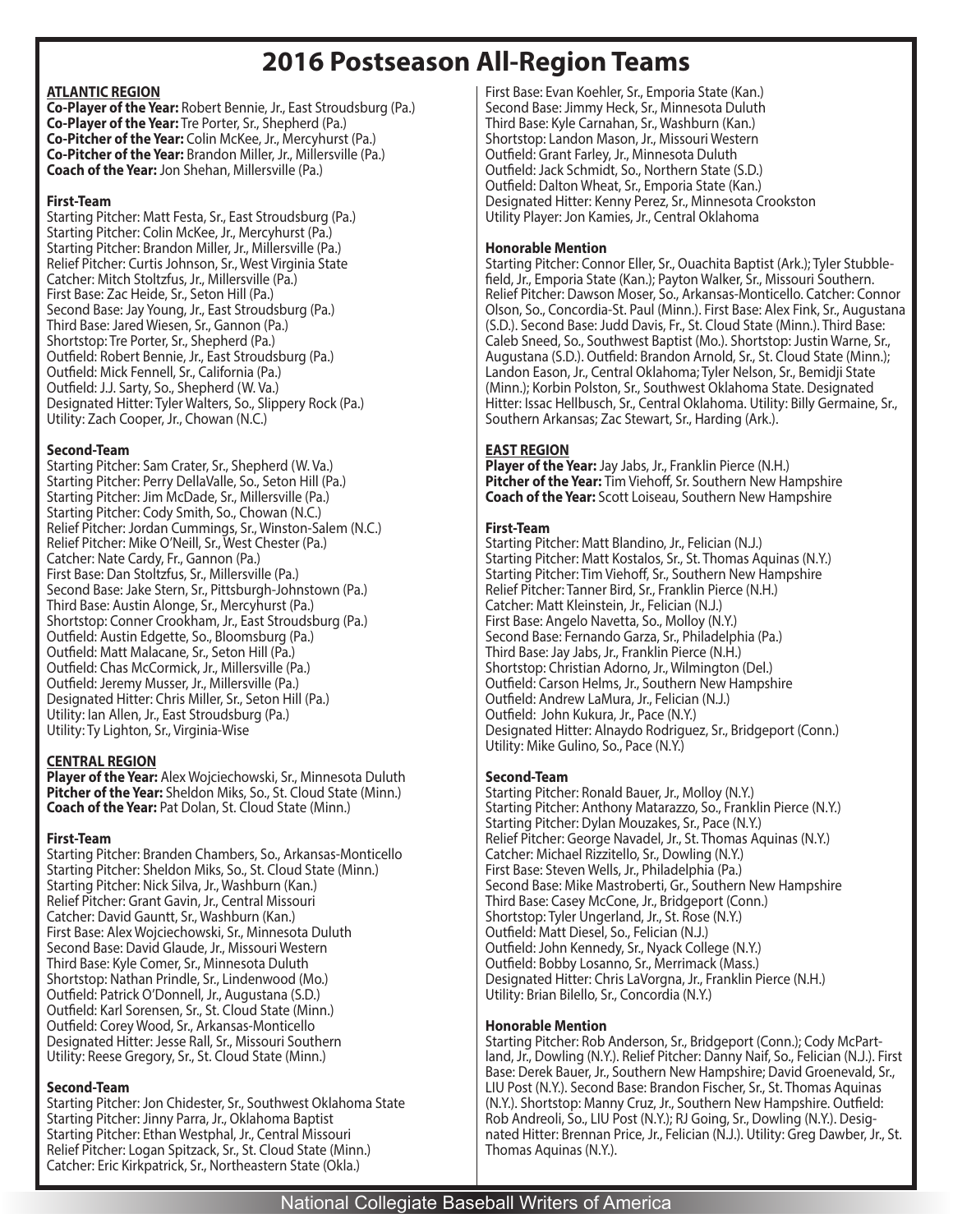## **2016 Postseason All-Region Teams**

#### **MIDWEST REGION**

**Player of the Year:** Ryan Snyder, Sr., Quincy (Ill.) **Pitcher of the Year:** Brandyn Sittinger, Jr., Ashland (Ohio) **Coach of the Year:** Todd DeGraffenreid, Missouri S&T

#### **First-Team**

Starting Pitcher: Aaron Bedsworth, Sr., Missouri S&T Starting Pitcher: Brandyn Sittinger, Jr., Ashland (Ohio) Starting Pitcher: Hunter Spencer, So., Bellarmine (Ky.) Relief Pitcher: Matt Williams, Jr., Grand Valley State (Mich.) Catcher: Luke Caple, Jr., Walsh (Ohio) First Base: Troy Paris, Sr., Kentucky Wesleyan Second Base: Tyler Tichenor, Sr., Trevecca Nazarene (Tenn.) Third Base: J.P. Sorma, So., Ashland (Ohio) Shortstop: Brynn Martinez, So., Quincy (Ill.) Outfield: Eli Miller, Jr., Missouri S&T Outfield: Luke Ortel, Sr., Hillsdale (Mich.) Outfield: Ryan Snyder, Sr., Quincy (Ill.) Designated Hitter: Ethan Wuskur, Jr., Hillsdale (Mich.) Utility: Justin Blechle, Sr., Quincy (Ill.)

#### **Second-Team**

Starting Pitcher: Austin Kretchmar, Sr., William Jewell (Mo.) Starting Pitcher: Tyler Stage, Sr., Alderson-Broaddus (W. Va.) Starting Pitcher: Tim Tarter, Sr., Grand Valley State (Mich.) Relief Pitcher: Austin Simokaitis, Sr., Missouri-St. Louis Catcher: Garrett McKinzie, Jr., William Jewell (Mo.) First Base: Colin Hawk, Sr., Indianapolis (Ind.) Second Base: Anthony Asalon, Sr., Indianapolis (Ind.) Third Base: Cole Metcalfe, Sr., Bellarmine (Ky.) Shortstop: Kyle Niemeier, Sr., Southern Indiana Outfield: Kyle Kempf, Sr., Southern Indiana Outfield: Jason McPeek, Sr., Walsh (Ohio) Outfield: Dominic Miles, Jr., Quincy (Ill.) Designated Hitter: Lance Myers, Jr., Ashland (Ohio) Utility: Henry Weiler, Jr., Rockhurst (Mo.)

#### **SOUTH REGION**

**Player of the Year:** John Silviano, So., Lynn (Fla.) **Ptcher of the Year:** Tre Hobbs, Jr., Delta State (Miss.) **Coach of the Year:** Joe Urso, Tampa (Fla.)

#### **First-Team**

Starting Pitcher: Wilson Adams, Sr., Alabama-Huntsville Starting Pitcher: Tre Hobbs, Jr., Delta State (Miss.) Starting Pitcher: Alex Mateo, Sr., Nova Southeastern (Fla.) Relief Pitcher: Devin Raftery, Sr., Nova Southeastern (Fla.) Catcher: John Silviano, So., Lynn (Fla.) First Base: Ben Holland, Sr., Lee (Tenn.) Second Base: Trent Giambrone, Sr., Delta State (Miss.) Third Base: Mitch Holgate, Sr., West Alabama Shortstop: Alexander DeGoti, Sr., Barry (Fla.) Outfield: Ryan Baldwin, So., Barry (Fla.) Outfield: Sam Machonis, Sr., Florida Southern Outfield: Will Robertson, Sr., Delta State (Miss.) Designated Hitter: Brandon Gomez, Jr., Nova Southeastern (Fla.) Utility: Logan Browning, So., Florida Southern

#### **Second-Team**

Starting Pitcher: JT Granat, Jr., West Florida Starting Pitcher: Dalton Moats, Jr., Delta State (Miss.) Starting Pitcher: Christopher Williams, Jr., Tampa (Fla.) Relief Pitcher: Jarrod Petree, Jr., West Florida Catcher: AJ Walden, So., West Florida First Base: Troy Sieber, Jr., Saint Leo (Fla.) Second Base: Laz Rivera, Jr., Tampa (Fla.) Third Base: Mitch Reeves, Jr., Florida Southern Shortstop: Caleb Lopes, Jr., West Georgia Outfield: Dalton Duty, Jr., Valdosta State (Ga.) Outfield: Alex Mata, Jr., Saint Leo (Fla.)

Outfield: Casey Scoggins, Sr., Tampa (Fla.) Designated Hitter: Taylor Hayes, Sr., North Alabama Utility: Keland Smith, Jr., Miles (Ala.)

#### **Honorable Mention**

Starting Pitcher: Evan Anderson, Jr., West Alabama; Ty Cohen, So., Florida Tech; Brandon Goldsmith, Sr., West Georgia. Relief Pitcher: Dominic Monda, Sr., Palm Beach Atlantic (Fla.). Shortstop: Luke Toms, Sr., Lee (Tenn.). Outfield: John Borup, Sr., Lynn (Fla.); Michael Druhan, Jr., Spring Hill (Ala.); Danny Lee, Jr., Tampa (Fla.).

#### **SOUTH CENTRAL REGION**

**Co-Player of the Year:** J.D. Arrowood, Sr., St. Edward's (Texas) **Co-Player of the Year:** Paxton DeLaGarza, Sr., Angelo State (Texas) **Pitcher of the Year:** JR McDermott, Fr., Colorado Mesa **Coach of the Year:** Rob Penders, St. Edward's (Texas)

#### **First-Team**

Starting Pitcher: Guillaume Blanchette, Sr., Lubbock Christian (Texas) Starting Pitcher: JR McDermott, Fr., Colorado Mesa Starting Pitcher: Bryce Zak, Sr., Angelo State (Texas) Relief Pitcher: Rusty Huber, Jr., Rogers State (Okla.) Catcher: Joseph Olson, Sr., St. Edward's (Texas) First Base: J.D. Arrowood, Sr., St. Edward's (Texas) Second Base: Hunter McFall, Sr., Lubbock Christian (Texas) Third Base: Alvaro Gonzalez, Sr., New Mexico Highlands Shortstop: Paxton DeLaGarza, Sr., Angelo State (Texas) Outfield: Tyler Bugner, Jr., Newman (Kan.) Outfield: Jordan Godman, Sr., CSU-Pueblo Outfield: Dalton Perry, Sr., Texas A&M-Kingsville Designated Hitter: Ben Chamberlin, Sr., Colorado Mesa Utility: Nate Olinger, Sr., Colorado Mines

#### **Second-Team**

Starting Pitcher: Eric Hester, Sr., St. Edward's (Texas) Starting Pitcher: Austin Moore, Sr., West Texas A&M Starting Pitcher: Collin Sherrod, Sr., St. Edward's (Texas) Relief Pitcher: Kyle Tinius, Sr., West Texas A&M Catcher: Ty Overboe, Sr., Regis (Colo.) First Base: Dominick Bregar, Sr., CSU-Pueblo Second Base: Trace Jansen, Sr., West Texas A&M Third Base: Ruben Almaguer, Fr., Texas A&M-Kingsville Shortstop: Wesley Harris, Sr., St. Edward's (Texas) Outfield: Romeo Cortina, Jr., St. Edward's (Texas) Outfield: Alex Fife, Sr., Colodado Mesa Outfield: Caleb Kohlmeyer, Sr., Rogers State (Okla.) Designated Hitter: Jarryd Klemm, Sr., Angelo State (Texas) Designated Hitter: Angel Vega, Jr., St. Mary's (Texas) Utility: Hayden Vesely, Sr., Texas A&M-Kingsville

#### **SOUTHEAST REGION**

**Player of the Year:** Dylan Cook, Sr., Georgia College **Pitcher of the Year:** Placido Torres, Sr., Tusculum (Tenn.) **Coach of the Year:** Greg Appleton, Columbus State (Ga.)

#### **First-Team**

Starting Pitcher: Vince Apicella, Sr., Carson-Newman (Tenn.) Starting Pitcher: Placido Torres, Sr., Tusculum (Tenn.) Starting Pitcher: Dylan Ward, So., Barton (N.C.) Relief Pitcher: Brandon White, Jr., Lander (S.C.) Catcher: Will Alberton, Sr., Catawba (N.C.) First Base: Mike McClellan, Sr., Columbus State (Ga.) Second Base: Dylan Cook, Sr., Georgia College Third Base: Blake Edwards, Sr., Columbus State (Ga.) Shortstop: Evan Rogers, Sr., Mars Hill (N.C.) Outfield: Shane Billings, Jr., Wingate (N.C.) Outfield: Zach Daly, Sr., Lander (S.C.) Outfield: Kevin Victoriano, Sr., Tusculum (Tenn.) Designated Hitter: Zach Moon, Jr., USC Aiken Utility: Brooks Kennedy, So., Francis Marion (S.C.)